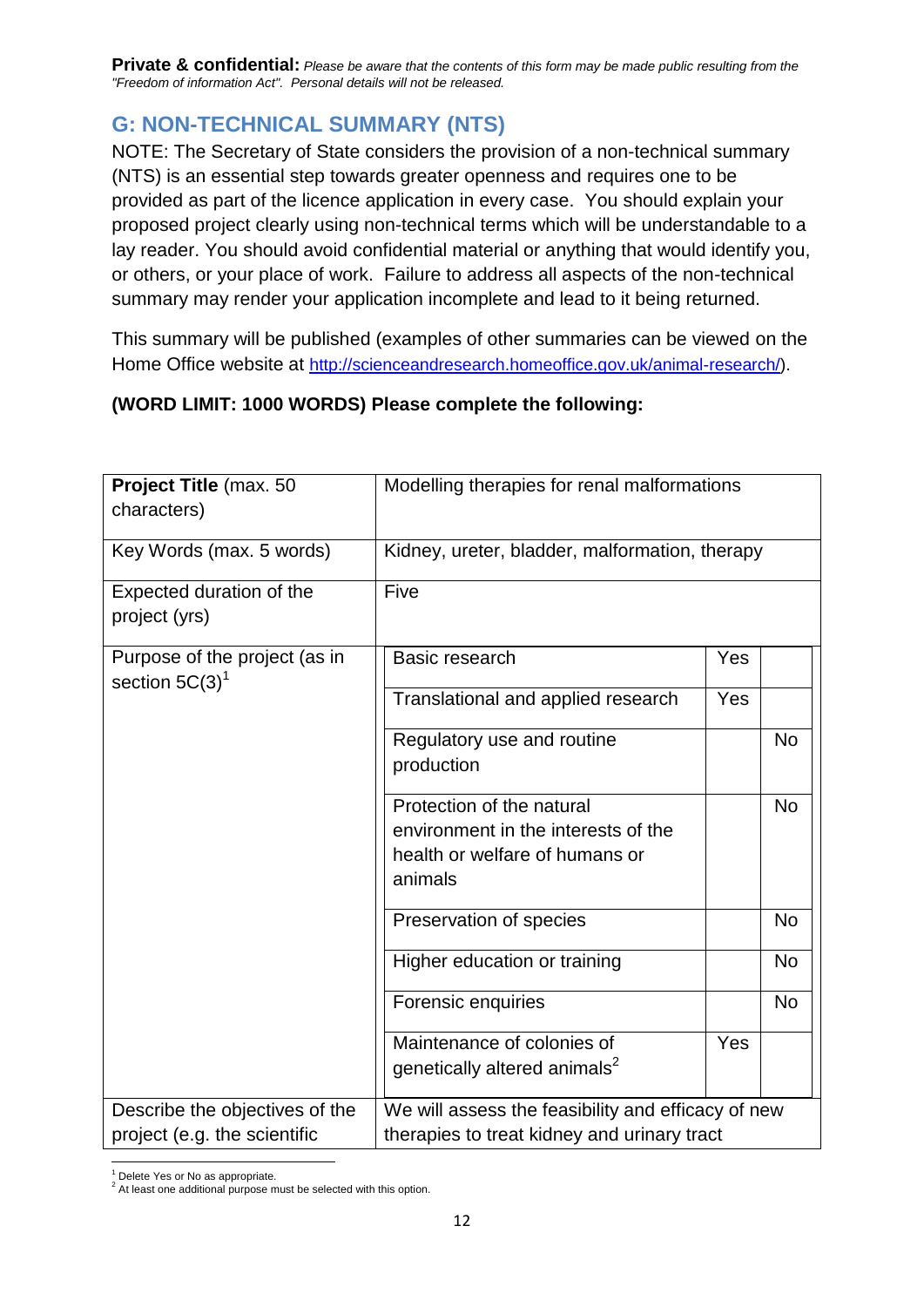| unknowns or scientific/clinical                                                                                                                                        | malformations.                                                                                                                                                                                                                                                                                                                                                                                                                                                                                |
|------------------------------------------------------------------------------------------------------------------------------------------------------------------------|-----------------------------------------------------------------------------------------------------------------------------------------------------------------------------------------------------------------------------------------------------------------------------------------------------------------------------------------------------------------------------------------------------------------------------------------------------------------------------------------------|
| needs being addressed)                                                                                                                                                 | Our studies show that:                                                                                                                                                                                                                                                                                                                                                                                                                                                                        |
|                                                                                                                                                                        | a. we have animal models with kidney and urinary<br>tract malformations and genetic defects similar to<br>those found in patients.                                                                                                                                                                                                                                                                                                                                                            |
|                                                                                                                                                                        | b. we understand the biological mechanisms why<br>development is going wrong in these animals.                                                                                                                                                                                                                                                                                                                                                                                                |
|                                                                                                                                                                        | c. we have potential new medicinal therapies,<br>such as 'growth factors', to make the kidneys and<br>urinary tracts grow normally.                                                                                                                                                                                                                                                                                                                                                           |
|                                                                                                                                                                        | In this project, we will bring these lines of work<br>together to treat animals with these therapies.                                                                                                                                                                                                                                                                                                                                                                                         |
|                                                                                                                                                                        | These studies will pave the way for the human trails<br>evaluating human kidney precursor cell therapy.                                                                                                                                                                                                                                                                                                                                                                                       |
| What are the potential benefits<br>likely to derive from this<br>project (how science could be<br>advanced or humans or<br>animals could benefit from the<br>project)? | In the UK, 1000 children have such severe kidney<br>disease that they require long term dialysis or<br>kidney transplantation. Half of them were born with<br>abnormal kidneys and urinary tracts. Moreover,<br>around 3,000 UK adults with severe renal failure<br>were born with similar malformations. These<br>numbers exclude individuals found on fetal<br>screening to have kidney and urinary tract<br>malformations who subsequently die after elective<br>termination of pregnancy. |
|                                                                                                                                                                        | Being on long term dialysis confers a high risk of<br>death, exceeding that found in certain cancers, and<br>there are insufficient numbers of donors available to<br>rescue all dialysis patients by kidney<br>transplantation. Moreover, treatments for these<br>kidney patients costs £30-70,000/year and they<br>comprise a great social burden on affected families.                                                                                                                     |
|                                                                                                                                                                        | Currently, no treatments exist to prevent the<br>malformations themselves. So, there is an urgent<br>need to define new treatments for these conditions.                                                                                                                                                                                                                                                                                                                                      |
|                                                                                                                                                                        | The current project, using animals with<br>experimental disease, is a step towards this end.                                                                                                                                                                                                                                                                                                                                                                                                  |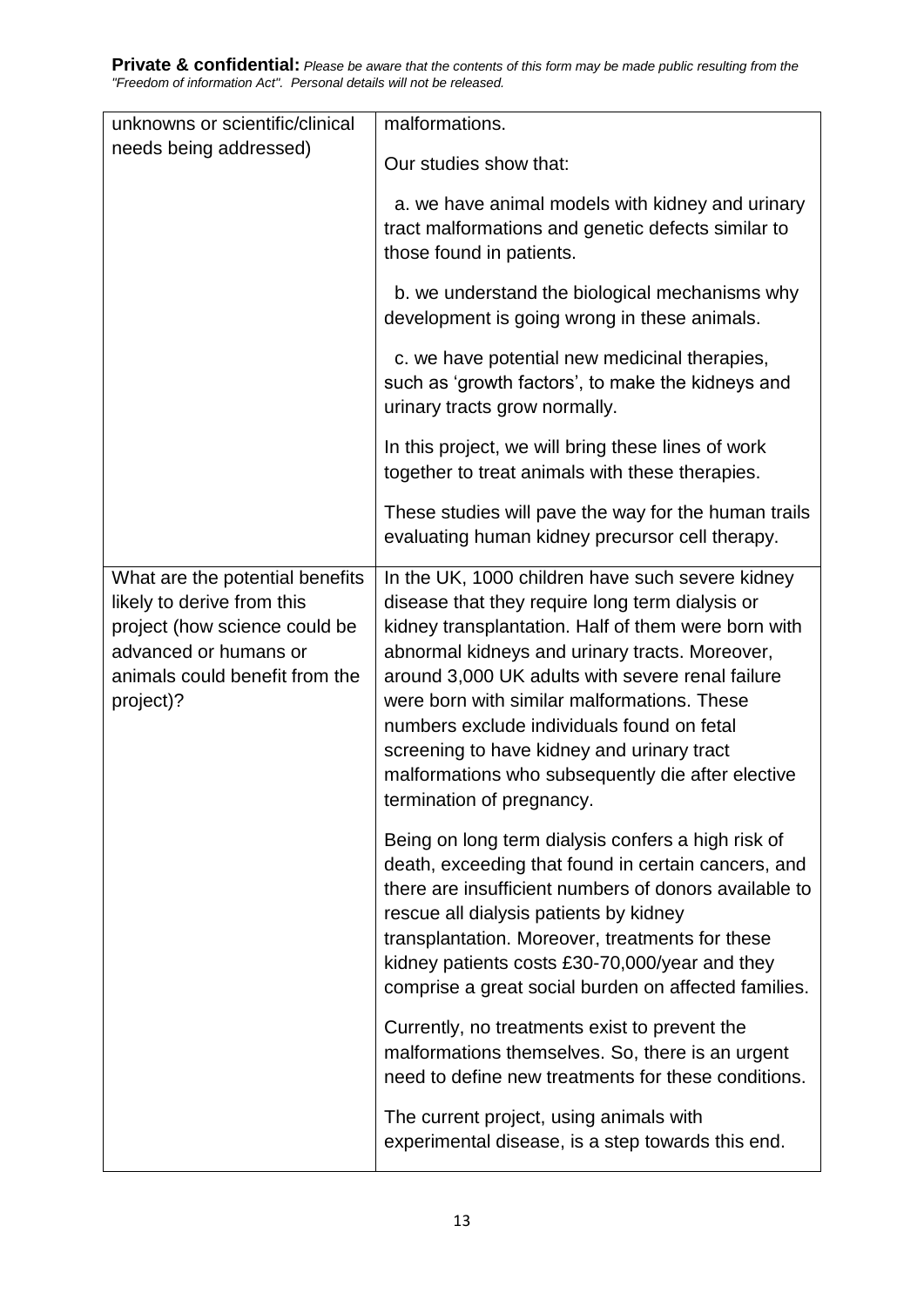| What species and                                                 | (N.B. these numbers exclude embryonic forms)                                                             |
|------------------------------------------------------------------|----------------------------------------------------------------------------------------------------------|
| approximate numbers of                                           | Mice 3000 over five years (of which 1000 will be                                                         |
| animals do you expect to use<br>over what period of time?        | fetuses in the last third of gestation)                                                                  |
|                                                                  | Frogs (Xenopus) 2000 over five years (of which                                                           |
|                                                                  | 1000 will be free-feeding larvae)                                                                        |
|                                                                  |                                                                                                          |
| In the context of what you                                       | The project has a 'Moderate' severity level.                                                             |
| propose to do to the animals,                                    | We will use breeding programmes so that, typically,                                                      |
| what are the expected adverse<br>effects and the likely/expected | clinically healthy parents (each carrying a mutant                                                       |
| level of severity? What will                                     | gene) are mated to produce litters containing                                                            |
| happen to the animals at the                                     | animals with two mutant genes. The latter animals                                                        |
| end?                                                             | will have kidney and urinary tract malformations.                                                        |
|                                                                  | Treatments (e.g. growth factors transferred by non                                                       |
|                                                                  | harmful virus vectors) will be delivered to embryos<br>via the mother, or directly into embryos, or into |
|                                                                  | baby animals.                                                                                            |
|                                                                  |                                                                                                          |
|                                                                  | In some experiments, we will study mouse embryos<br>and fetuses, and frog embryos and larvae.            |
|                                                                  |                                                                                                          |
|                                                                  | In other experiments, when the malformations are<br>anatomically mild or moderate, we will cautiously    |
|                                                                  | follow the progress of mice in the year after birth.                                                     |
|                                                                  |                                                                                                          |
|                                                                  | Should signs of ill health become apparent, the<br>animal will be killed by a humane method.             |
|                                                                  |                                                                                                          |
| <b>Application of the 3Rs</b>                                    |                                                                                                          |
| 1. Replacement                                                   | We aim to determine whether therapies, for                                                               |
| State why you need to use                                        | example using 'growth factors', can prevent or treat                                                     |
| animals and why you cannot                                       | kidney and urinary tract maloformations.                                                                 |
| use non-animal alternatives                                      | We, and others, have shown that human stem cells                                                         |
|                                                                  | can form 'mini kidneys' in culture. These                                                                |
|                                                                  | experiments provide fascinating biological insights<br>and we are using them as test beds for therapies. |
|                                                                  | However, neither normal kidney function nor the                                                          |
|                                                                  | complex tissue changes of kidney disease, can                                                            |
|                                                                  | currently be reproduced in cell culture.                                                                 |
|                                                                  | So, given the need for realistic preclinical models,                                                     |
|                                                                  | there is currently no alternative to using live                                                          |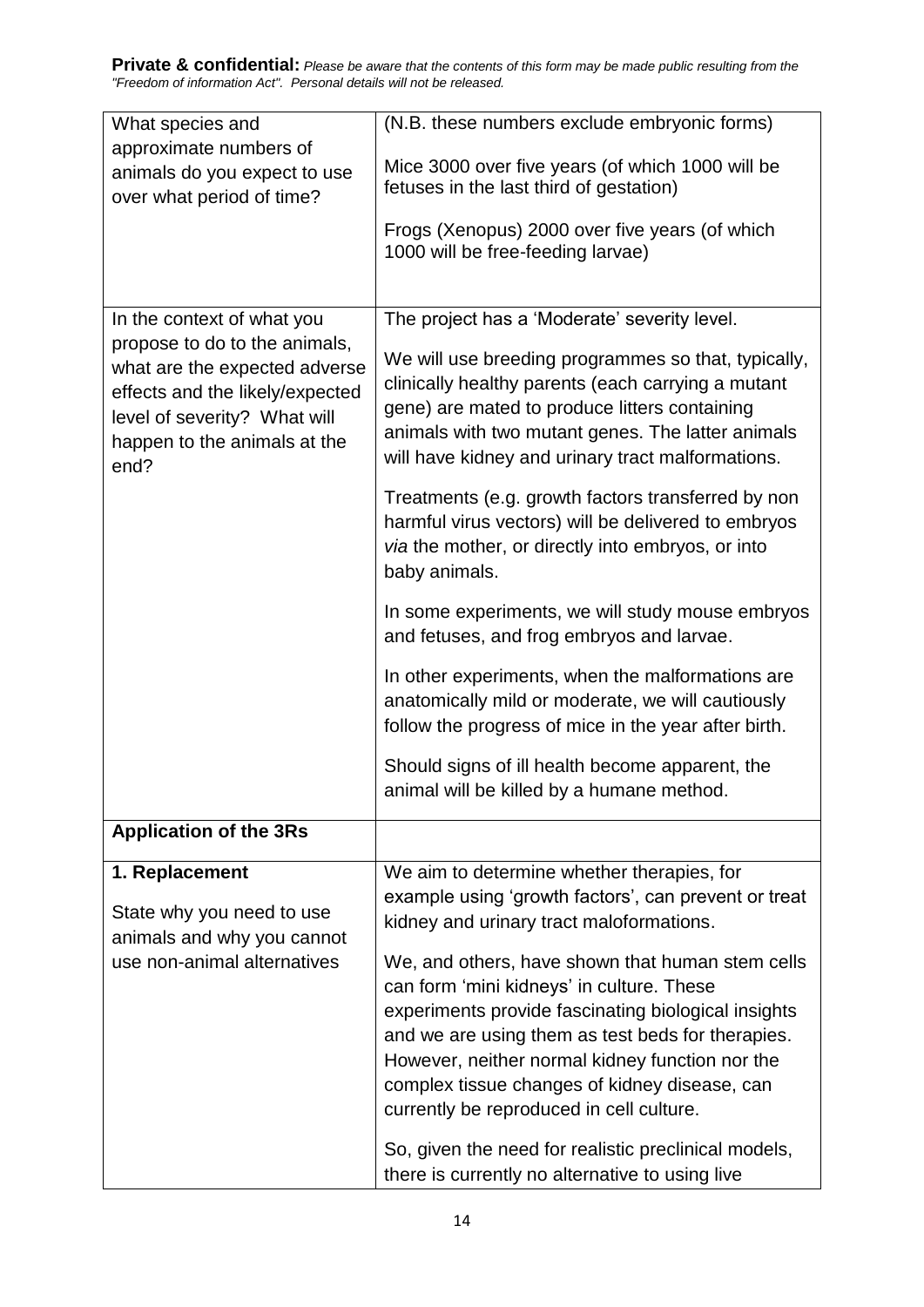|                                                                                                                                                                                                                                                 | animals.                                                                                                                                                                                                                                                                                                                  |
|-------------------------------------------------------------------------------------------------------------------------------------------------------------------------------------------------------------------------------------------------|---------------------------------------------------------------------------------------------------------------------------------------------------------------------------------------------------------------------------------------------------------------------------------------------------------------------------|
|                                                                                                                                                                                                                                                 | Moreover, the administration of treatments to whole                                                                                                                                                                                                                                                                       |
|                                                                                                                                                                                                                                                 | animals we ensure that we can detect any (albeit<br>unanticipated side effects) on other organs.                                                                                                                                                                                                                          |
| 2. Reduction                                                                                                                                                                                                                                    | The use of (e.g. ultrasound and magnetic                                                                                                                                                                                                                                                                                  |
| Explain how you will assure<br>the use of minimum numbers<br>of animals                                                                                                                                                                         | resonance imaging) scans to monitor both the<br>structure of kidneys and the urinary tract is a<br>feature of this project.                                                                                                                                                                                               |
|                                                                                                                                                                                                                                                 |                                                                                                                                                                                                                                                                                                                           |
|                                                                                                                                                                                                                                                 | While these techniques require general<br>anaesthesia, they are 'minimally invasive' and so<br>can be used recurrently on a single mouse to<br>monitor disease, obtaining a large amount and<br>variety of data. This will reduce the total number of<br>mice used in the study.                                          |
|                                                                                                                                                                                                                                                 | The scanning results will be compared with kidney<br>and urinary tract at autopsy.                                                                                                                                                                                                                                        |
| 3. Refinement                                                                                                                                                                                                                                   | At present, the mouse represents the best species                                                                                                                                                                                                                                                                         |
| Explain the choice of species<br>and why the animal model(s)<br>you will use are the most<br>refined, having regard to the<br>objectives. Explain the general<br>measures you will take to<br>minimise welfare costs<br>(harms) to the animals. | with which to test the efficacy of new kidney<br>therapies. The mouse has a kidney of similar<br>structure and anatomical complexity (e.g. with<br>glomeruli and branching collecting ducts) to<br>humans.                                                                                                                |
|                                                                                                                                                                                                                                                 | In many experiments, we will study embryonic and<br>fetal animals that have malformations. Note that, in<br>mice, the kidneys are not needed for life before<br>birth because the placenta gets rid of fetal waste<br>products.                                                                                           |
|                                                                                                                                                                                                                                                 | In other experiments, will be closely monitored after<br>birth. Particular attention will be paid to their<br>weights and behaviour. Should these parameters<br>deviate markedly from normal, mice will be<br>humanely killed.                                                                                            |
|                                                                                                                                                                                                                                                 | We will also study the frog called Xenopus, a lower<br>organism. It has a very simple embryonic kidney,<br>with a glomerulus and tubule similar to those found<br>in mammals. Its embryonic kidney, however, lacks<br>branching tubules that are often at fault in human<br>kidney malformations. Moreover, the embryonic |